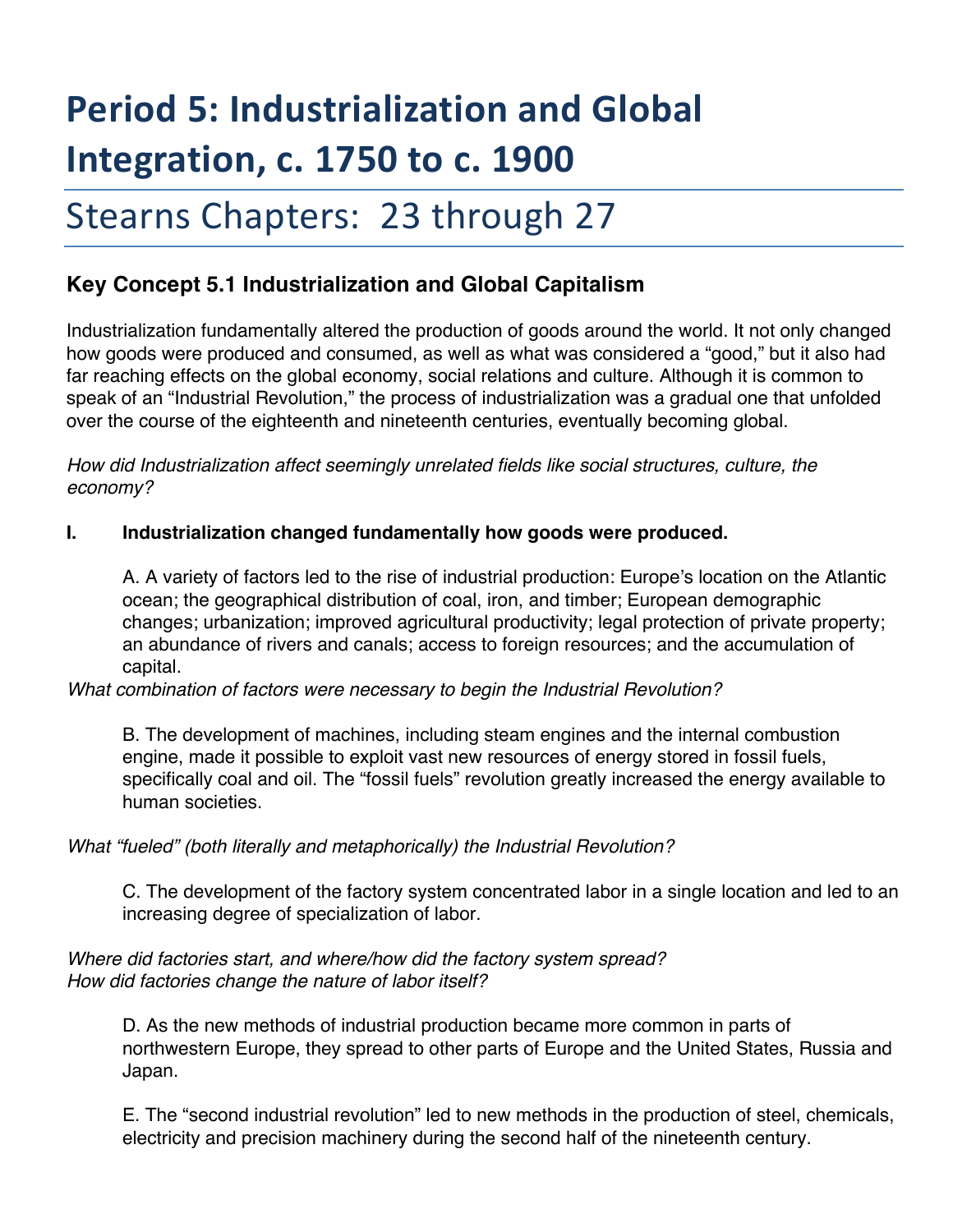**II. New patterns of global trade and production developed and further integrated the global economy as industrialists sought raw materials and new markets for the increasing amount and array of goods produced in their factories.** 

#### *How did the Industrial Revolution influence world trade overall?*

A. The need for raw materials for the factories and increased food supplies for growing population in urban centers led to the growth of export economies around the world that specialized in mass producing single natural resources. (such as cotton, rubber, palm oil, sugar, wheat, meat or guano) The profits from these raw materials were used to purchase finished goods.

## *What raw materials were commonly exported to industrialized areas?*

B. The rapid development of industrial production contributed to the decline of economically productive, agriculturally based economies. (such as textile production in India)

## *As industrial production rose, what type(s) of production declined?*

C. The rapid increases in productivity caused by industrial production encouraged industrialized states to seek out new consumer markets for their finished goods (such as British and French attempts to "open up" the Chinese market during the nineteenth century)

#### *What "new" markets did industrialized states look/ create for their exports?*

D. The need for specialized and limited metals for industrial production, as well as the global demand for gold, silver and diamonds as forms of wealth led to the development of extensive mining centers. (such as copper mines in Mexico or gold and diamond mines in South Africa)

*What role did monetary and precious metals play in the Industrial Revolution?*

## **III. To facilitate investments at all levels of industrial production, financiers developed and expanded various financial institutions.**

*How did industrialists legitimize the economic changes of the Industrial Revolution?* 

A. The ideological inspiration for economic changes lies in the development of capitalism and classical liberalism associated with Adam Smith and John Stuart Mill.

#### *How did capitalism differ from mercantilism?*

B. Financial and business innovation expanded. (such as stock markets, insurance, the gold standard or limited liability corporations)

*What financial institutions facilitated industrial production?*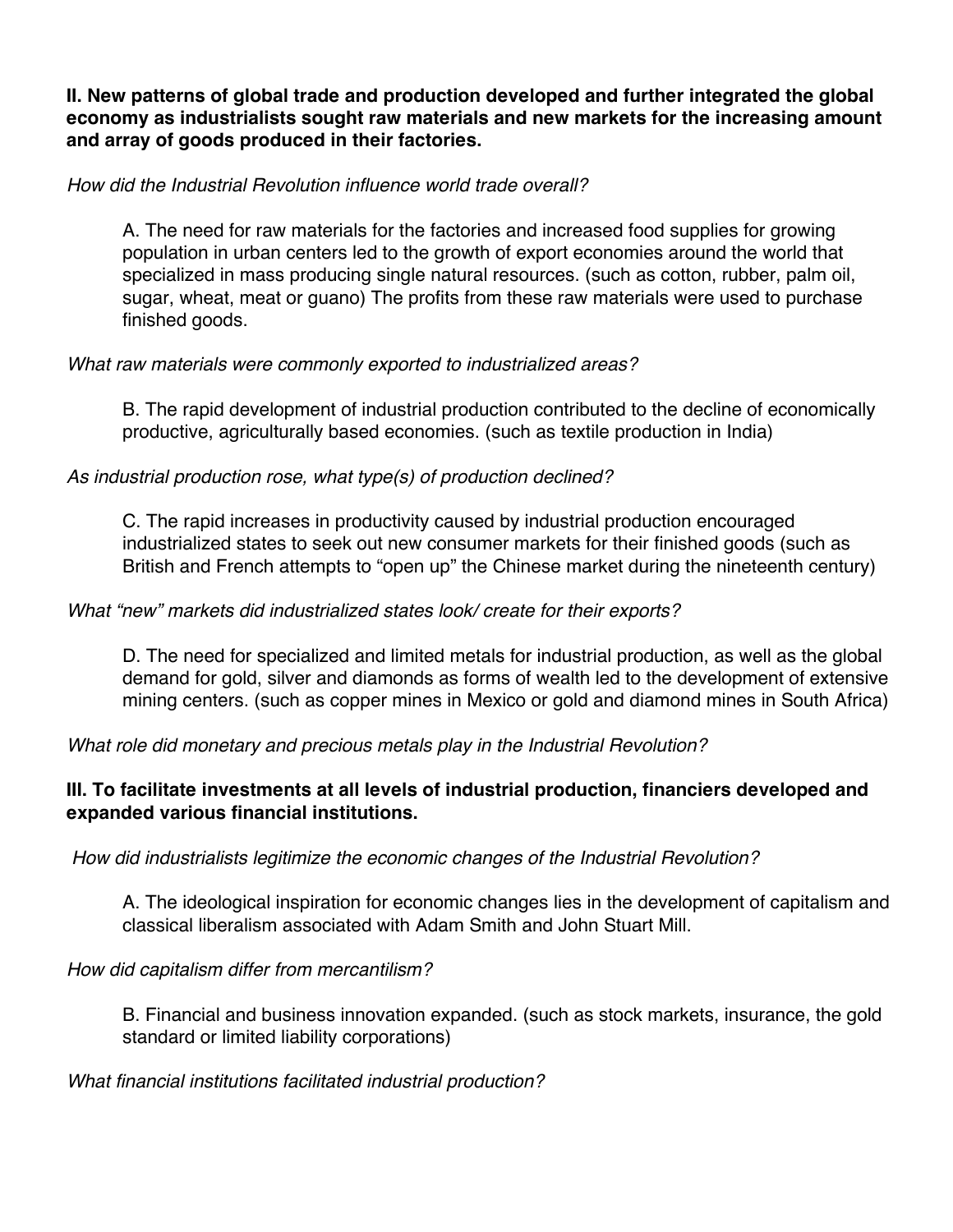C. The global nature of trade and production contributed to the proliferation of large-scale transnational businesses. (such as bicycle tires, the United Fruit Company or the HSBC-Hong Kong & Shanghai Banking Corporation)

*How did the Industrial Revolution affect the scale of businesses and overall economic activity?* 

#### **IV. There were major developments in transportation and communication including railroads, steamships, telegraphs and canals.**

*What were the important developments in transportation during the Ind. Rev?* 

## **V. The development and spread of global capitalism led to a variety of responses.**

A. In industrialized states, many workers organized themselves to improve working conditions, limit hours and gain higher wages while others opposed capitalist exploitation of workers by promoting alternative visions of society. (such as Utopian socialism, Marxism or anarchism)

#### *How did workers respond to the Ind. Rev., and how did their vision of society compare to industrialists'?*

B. In Qing China and the Ottoman Empire some members of the government resisted economic change and attempted to maintain pre-industrial forms of economic production.

C. In a small number of states, governments promoted their own state-sponsored visions of industrialization. (such as the economic reforms of Meiji Japan, the development of factories and railroads in Tsarist Russia, China's Self-Strengthening program or Muhammad Ali's development of a cotton textile industry in Egypt)

*How did governments respond to the tremendous economic changes of the Industrial Revolution?* 

D. In response to criticisms of industrial global capitalism some governments mitigated the negative effects of industrial capitalism by promoting various types of reforms. (such as state pensions and public health in Germany, expansion of suffrage in Britain or public education in many states)

*How and why did some governments reform their practices because of the Industrial Revolution?* 

## **VI. The ways in which people organized themselves into societies also underwent significant transformations in industrialized states due to the fundamental restructuring of the global economy.**

*How did the Ind. Rev. affect social and demographic characteristics?* 

A. New social classes, including the middle class and the industrial working class, developed.

B. Family dynamics, gender roles and demographics changed in response to industrialization.

C. Rapid urbanization that accompanied global capitalism often led to unsanitary conditions, as well as to new forms of community.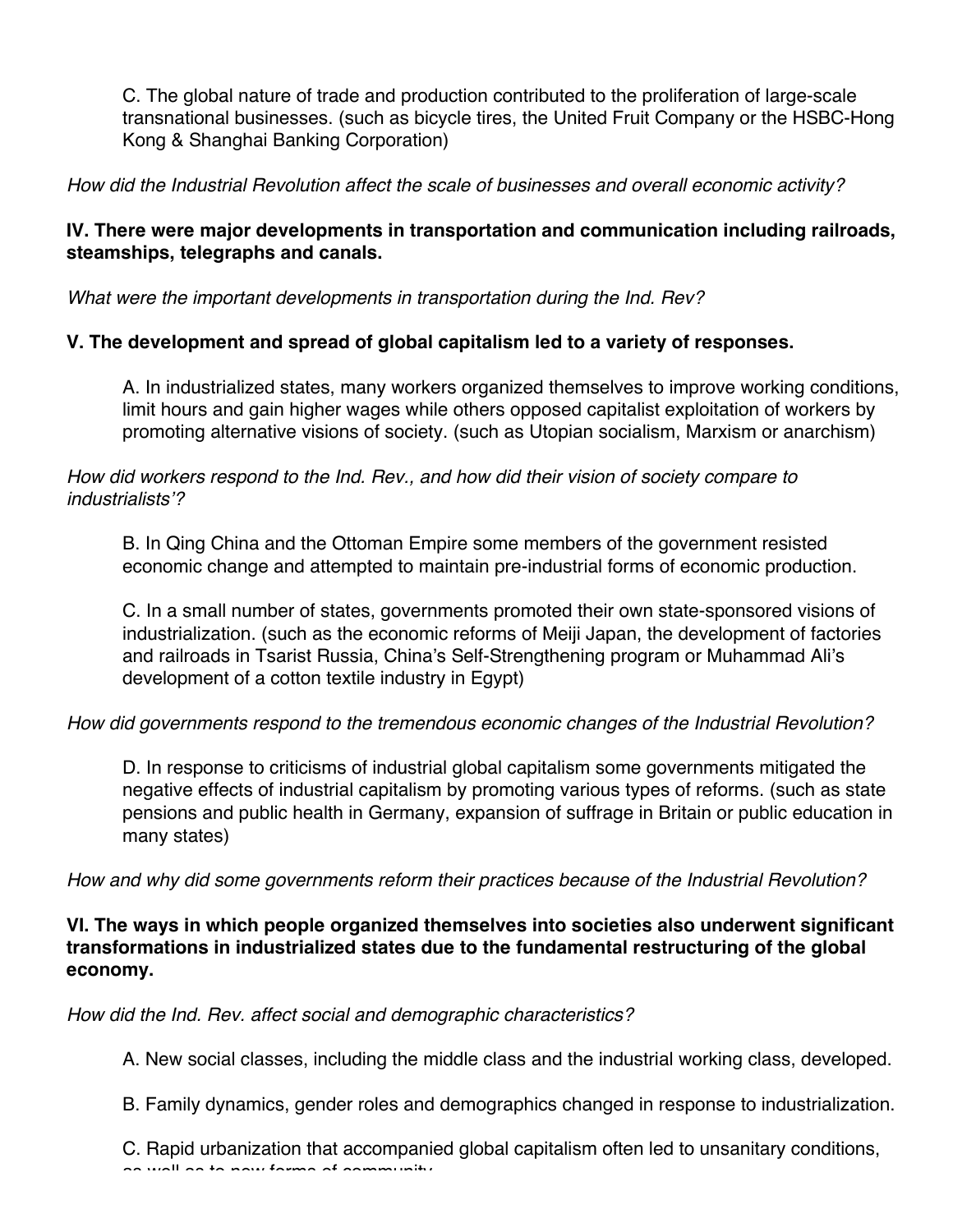## **Key Concept 5.2 Imperialism and Nation-State Formation**

As states industrialized during this period, they also expanded existing overseas colonies and established new types of colonies and transoceanic empires. Regional warfare and diplomacy both resulted in and were affected by this process of modern empire-building. The process was led mostly by Europe, although not all states were affected equally, which led to an increase of European influence around the world. The United States and Japan also participated in this process. The growth of new empires challenged the power of existing land-based empires of Eurasia. New ideas about nationalism, race, gender, class and culture also developed that both facilitated the spread of transoceanic empires and new states, as well as justifying anti-imperial resistance and the formation of new national identities.

*What are the similarities & differences between colonialism and imperialism? How did imperialism affect Europe's influence around the world?* 

#### **I. Industrializing powers established transoceanic empires.**

A. States with existing colonies (such as the British in India or the Dutch in Indonesia) strengthened their control over those colonies.

B. European states (such as the British, the Dutch, the French, the Germans or the Russians) as well as the Americans and the Japanese established empires in throughout Asia and the Pacific, while Spanish and Portuguese influence declined.

*Which states increased their influence and control over their pre-existing colonies, and which saw their influence decrease?* 

C. Many European states used both warfare and diplomacy to establish empires in Africa (such as Britain in West Africa or Belgium in the Congo)

D. In some parts of their empires, Europeans established settler colonies. (such as the British in southern Africa, Australia and New Zealand, or the French in Algeria)

#### *What methods and tactics did industrialized states use to establish and expand their empires?*

E. In other parts of the world, industrialized states practiced economic imperialism. (such as the British and French expanding their influence in China through the Opium Wars or the British and the United States investing heavily in Latin America)

#### **II. Imperialism influenced state formation and contraction around the world.**

A. The expansion of U.S. and European influence over Tokugawa Japan led to the emergence of Meiji Japan.

B. The United States, Russia and Qing China emulated European transoceanic imperialism by expanding their land borders and conquering neighboring territories.

*How did imperialism help, hurt, or change various states?*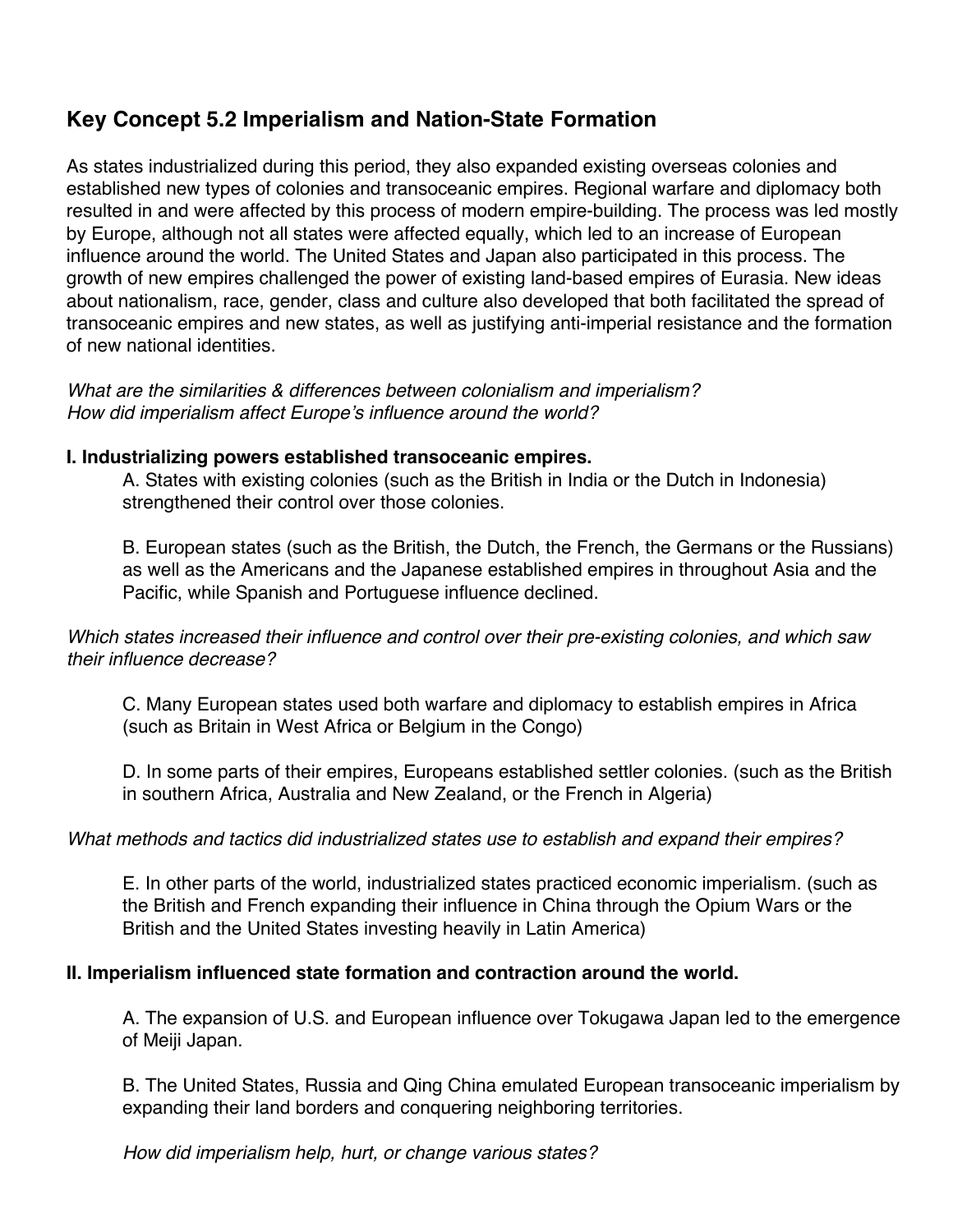C. Anti-imperial resistance led to the contraction of the Ottoman Empire. (such as the establishment of independent states in the Balkans, semi-independence in Egypt. French and Italian colonies in North Africa or later British influence in Egypt) *How did anti-imperialism affect the Ottoman Empire's territories?* 

D. New states (such as the Cherokee nation, Siam, Hawai'i or the Zulu kingdom) developed on the edges of empire.

E. The development and spread of nationalism as an ideology fostered new communal identities. (such as the German nation, Filipino nationalism or Liberian nationalism)

*What were the effects of nationalism on various peoples and regions?* 

**III. New racial ideologies, especially Social Darwinism and White Man's Burden, facilitated and justified Imperialism.** 

## **Key Concept 5.3 Nationalism, Revolution, and Reform**

The eighteenth century marked the beginning of an intense period of revolution and rebellion against existing governments and the establishment of new nation-states around the world. Enlightenment thought and the resistance of colonized peoples to imperial centers shaped this revolutionary activity. These rebellions sometimes resulted in the formation of new states and stimulated the development of new ideologies. These new ideas in turn further stimulated the revolutionary and anti-imperial tendencies of this period.

*How did both the Enlightenment and colonized peoples' actions affect political developments after 1750?* 

*How did political rebellions affect the political structures and ideologies around the world?* 

## **I. The rise and diffusion of Enlightenment thought that questioned established traditions in all areas of life often preceded the revolutions and rebellions against existing governments.**

*What role did the Enlightenment play in making political revolutions & rebellions possible?* 

A. Thinkers (such as Voltaire or Rousseau) applied new ways of understanding the natural world to human relationships, encouraging observation and inference in all spheres of life.

*How did Enlightenment thinkers affect understandings of the relationship between the natural world and humans?* 

B. Intellectuals critiqued the role that religion played in public life, insisting on the importance of reason as opposed to revelation

*How did the Enlightenment evaluate the role of religion in public life?*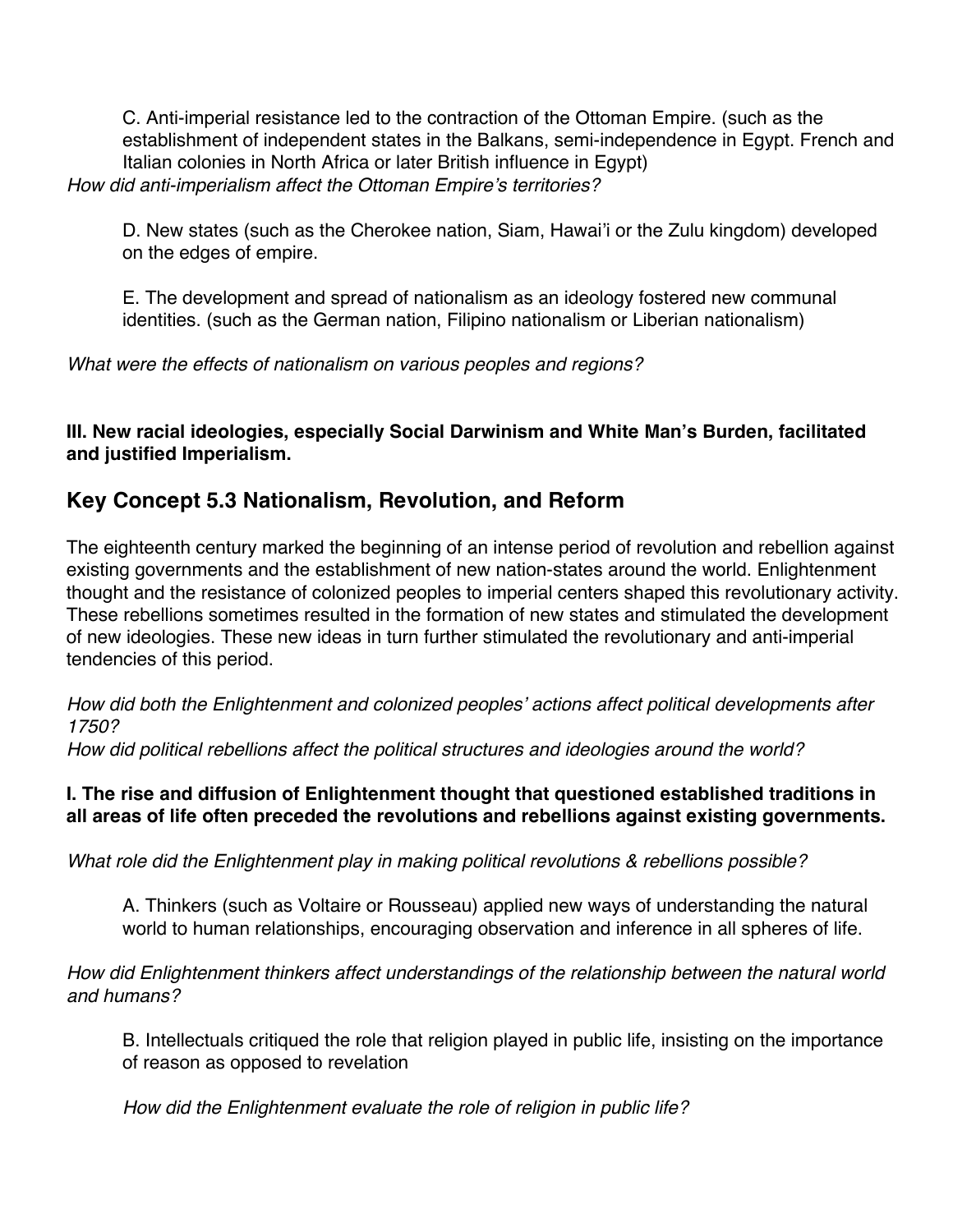C. Enlightenment thinkers (such as Locke or Montesquieu) developed new political ideas about the individual, natural rights and the social contract.

*What new political ideas re: the individual, natural rights, and the social contract did the Enlightenment develop?* 

D. They also challenged existing notions of social relations which led to the expansion of rights as seen in expanded suffrage, the abolition of slavery and the end of serfdom as their ideas were implemented.

*What social & political norms did Enlightenment thinkers challenge? What were the effects of their questioning?* 

**II. Beginning in the eighteenth century peoples around the world developed a new sense of commonality based on language, religion, social customs and territory. These newly imagined national communities linked this identity with the borders of the state while governments used this idea to unite diverse populations.** 

*What is the basis of national identity and nationalism? How did governments use these new ideas on their populations?* 

## **III. Increasing discontent with imperial rule and the spread of Enlightenment ideas propelled reformist and revolutionary movements.**

A. Subjects challenged the centralized imperial governments (such as the challenge of the Marathas to the Mughal Sultans) *How did subject peoples relate to their ruling governments*?

B. American colonial subjects led a series of rebellions, which facilitated the emergence of independent states in the United States, Haiti and mainland Latin America. French subjects rebelled against their monarchy. These revolutions generally attempted to put the Enlightenment's political theory into practice. Evidence of this can be found in the American Declaration of Independence, the French Declaration of the Rights of Man and Citizen or Bolivar's Jamaica Letter.

*How did rebellions and revolutions in the Americas and Europe reflect Enlightenment ideals?*

C. Slave resistance (such as the establishment of Maroon societies) challenged existing authorities in the Americas.

*How did slaves' resistance affect existing authorities in the Americas?* 

D. Increasing questions about political authority and growing nationalism contributed to anticolonial movements. (such as the Indian Revolt of 1857 or the Boxer Rebellion) *What was the relationship between nationalism and anti-colonialism?* 

E. Some of the rebellions were influenced by religious ideas and millenarianism,. (such as the Taiping Rebellion, the Ghost Dance or the Xhosa cattle killing) *How did religion influence nationalism?* 

F. Responses to increasingly frequent rebellions led to reforms in imperial policies. (such as the Tanzimat movement or the Self-Strengthening Movement)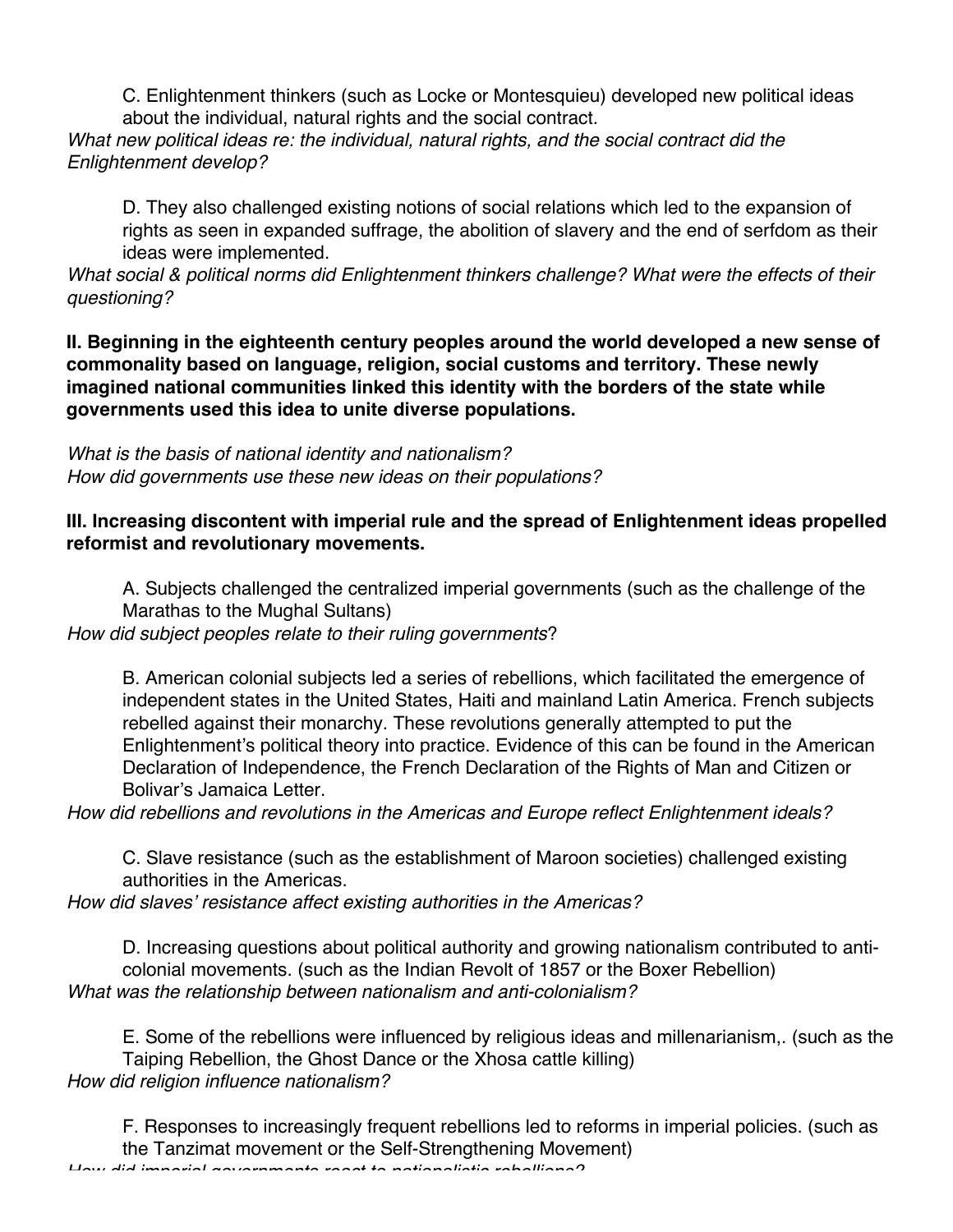#### **IV. The global spread of European political and social thought and the increasing number of rebellions stimulated new transnational ideologies and solidarities.**

A. Discontent with monarchist and imperial rule encouraged the development of political ideologies including liberalism, socialism and communism.

B. Demands for women's suffrage and an emergent feminism challenged political and gender hierarchies. (such as Mary Wollstonecraft's "*A Vindication of the Rights of Women*," Olympe de Gouges' "*Declaration of the Rights of Women and the Female Citizen*" or the resolutions passed at the Seneca Falls Conference in 1848)

*What people or issues did Enlightenment thinkers ignore or overlook?* 

# **Key Concept 5.4 Global Migration**

Migration patterns changed dramatically throughout this period and the numbers of migrants increased significantly. These changes were closely connected to the development of transoceanic empires and a global capitalist economy. In some cases, people benefitted economically from migration, while other peoples were seen simply as commodities to be transported. In both cases, migration produced dramatically different societies for both sending and receiving societies and presented challenges to governments in fostering national identities and regulating the flow of people.

#### *How did migrations in this period compare to earlier periods? What were the main social, economic, and political causes and effects of this new age of migration?*

## **I. Migration in many cases was influenced by changes in demography in both industrialized and unindustrialized societies that presented challenges to existing patterns of living.**

*How did the Industrial Revolution affect migration patterns during this period?*

A. Changes in food production and improved medical conditions contributed to a significant global rise in population.

B. Because of the nature of the new modes of transportation, both internal and external migrants increasingly relocated to cities. This pattern contributed to the significant global urbanization of the nineteenth century.

## **II. Migrants relocated for a variety of reasons.**

A. Many individuals (such as manual laborers or specialized professionals) chose freely to relocate, often in search of work.

B. The new global capitalist economy continued to rely on coerced and semi-coerced labor migration, including slavery, Chinese and Indian indentured servitude and convict labor.